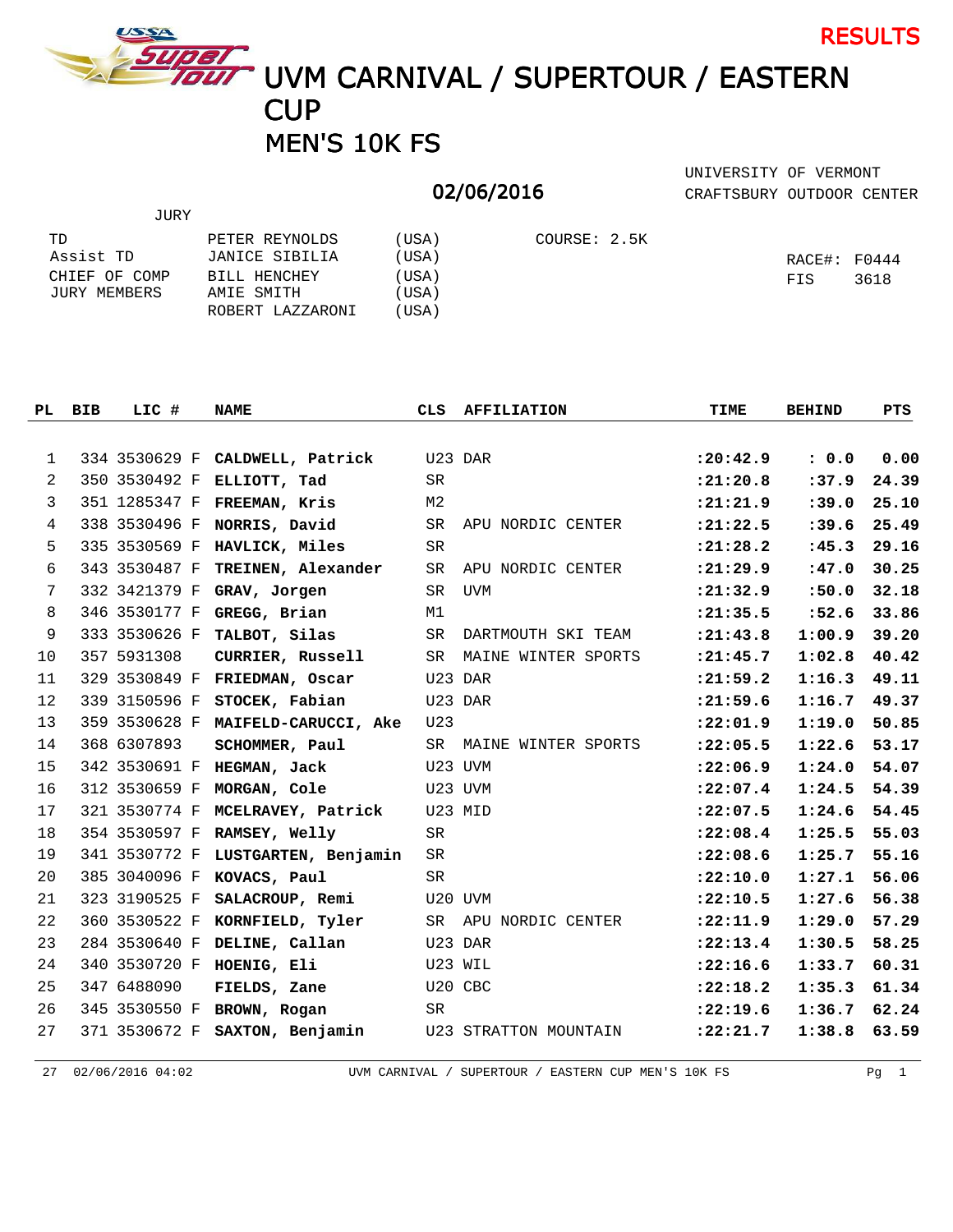|    | PL BIB | LIC #         | <b>NAME</b>                                 | CLS     | <b>AFFILIATION</b>        | TIME       | <b>BEHIND</b> | PTS            |
|----|--------|---------------|---------------------------------------------|---------|---------------------------|------------|---------------|----------------|
|    |        |               |                                             |         |                           |            |               |                |
| 28 |        |               | 327 3530797 F HOLMES, Peter                 |         | U20 UNH                   | :22:21.8   | 1:38.9        | 63.66          |
| 29 |        |               | 303 3530747 F HESS, Gavin                   |         | U23 UNH                   | : 22: 22.0 | 1:39.1        | 63.79          |
| 30 |        | 313 6622168   | EASTMAN, Silas                              |         | U23 CBC                   | : 22: 23.1 | 1:40.2        | 64.49          |
| 31 |        |               | 348 3421115 F FOSNAES, Eirik                |         | U18 UNH                   | : 22: 24.3 | 1:41.4        | 65.27          |
| 32 |        |               | 317 3530761 F MCEWEN, Gavin                 | U20 DAR |                           | : 22: 26.5 | 1:43.6        | 66.68          |
| 33 |        | 396 6072219   | MAMROL, Peter                               |         | U23 DARTMOUTH SKI TEAM    | : 22: 28.1 | 1:45.2        | 67.71          |
| 34 |        | 326 3100302 F | THOMPSON, Conor                             |         | U23 LAV                   | : 22: 31.6 | 1:48.7        | 69.97          |
| 35 |        | 325 3530820 F | GARDNER, Nick                               |         | U20 WIL                   | : 22:32.0  | 1:49.1        | 70.22          |
| 36 |        | 316 100289 F  | SMITH, Tyler                                |         | U23 UNH                   | : 22: 32.3 | 1:49.4        | 70.42          |
| 37 |        | 356 6376757   | CHRISTIAN, Shane                            |         | U23 UNH SKI TEAM          | : 22:39.0  | 1:56.1        | 74.73          |
| 38 |        | 349 6357201   | GOESSLING, Raleigh                          | SR      | UNH                       | : 22:39.6  | 1:56.7        | 75.11          |
| 39 |        | 384 3530740 F | EUSDEN, Spencer                             | SR      |                           | : 22:39.7  | 1:56.8        | 75.18          |
| 40 |        |               | 319 3530751 F BROWN, Cully                  |         | U20 UVM                   | : 22: 41.1 | 1:58.2        | 76.08          |
| 41 |        | 352 3530758 F | GORMAN, Henry                               | U23     |                           | : 22: 43.9 | 2:01.0        | 77.88          |
| 42 |        | 331 3530836 F | BECKER, Braden                              |         | U20 WIL                   | : 22: 44.3 | 2:01.4        | 78.14          |
| 43 |        |               | 365 3530804 F HARMEYER, Henry               |         | U20 UVM SKI TEAM          | : 22: 44.4 | 2:01.5        | 78.20          |
| 44 |        |               | 337 3530748 F FIELDS, Jordan                | U23 WIL |                           | : 22: 46.0 | 2:03.1        | 79.23          |
| 45 |        | 355 3530855 F | STREINZ, Daniel                             |         | U18 MAINE WINTER SPORTS   | : 22: 46.8 | 2:03.9        | 79.75          |
| 46 |        |               | 344 3530485 F PACKER, Eric                  | SR      | APU NORDIC CENTER         | : 22: 48.6 | 2:05.7        | 80.91          |
| 47 |        | 296 6285842   | MOREAU, Nathan                              |         | U23 BAT                   | :22:49.1   | 2:06.2        | 81.23          |
| 48 |        |               | 336 3530715 F MOORE, Ian                    |         | U23 UVM                   | : 22: 49.5 | 2:06.6        | 81.49          |
| 49 |        | 299 6404426   | CORK, Sean                                  |         | U20 BOW                   | : 22: 53.1 | 2:10.2        | 83.80          |
| 50 |        | 300 6315514   | MILLSLAGLE, Max                             |         | U23 BAT                   | : 22:54.5  | 2:11.6        | 84.71          |
| 51 |        | 353 6583641   | MCKENNEY, Lance                             |         | U20 MAINE WINTER SPORTS   | : 22:56.0  | 2:13.1        | 85.67          |
| 52 |        | 330 3530801 F | MCDONALD, Parker                            |         | U23 BAT                   | : 22:56.9  | 2:14.0        | 86.25          |
| 53 |        | 328 6360317   | SCHRUPP, Jack                               |         | U23 WIL                   | : 23:00.8  | 2:17.9        | 88.76          |
| 54 |        | 320 6574644   | NOTTONSON, Lewis                            |         | U20 MID                   | : 23:01.1  | 2:18.2        | 88.95          |
| 55 |        | 389 6539910   | GLUECK, Adam                                |         | U18 FORD SAYRE            | : 23:02.5  | 2:19.6        | 89.85          |
| 56 |        | 302 6331071   | HARRER, Corky                               | SR      | BAT                       | : 23:03.0  | 2:20.1        | 90.18          |
| 57 |        | 310 5909726   | LA LIBERTE, Torin                           | U23 SMC |                           | : 23:04.8  |               | $2:21.9$ 91.33 |
| 58 |        |               | 380 3530600 F MICHAUD, Nick                 | SR      |                           | : 23:07.7  | 2:24.8        | 93.20          |
| 59 |        | 367 3530764 F | TAKAGI-ATILANO, Paol U20 DARTMOUTH SKI TEAM |         |                           | : 23:08.3  | 2:25.4        | 93.59          |
| 60 |        |               | 358 3530767 F <b>KETTERSON, Jan</b>         |         | U23 DARTMOUTH SKI TEAM    | : 23: 12.9 |               | 2:30.0 96.55   |
| 61 |        |               | 314 3530837 F WOOD, Sam                     |         | U20 MID                   | : 23: 15.0 |               | $2:32.1$ 97.90 |
| 62 |        | 279 6538087   | GROVES, Malcolm                             | U23 BOW |                           | : 23: 19.2 |               | 2:36.3 100.60  |
| 63 |        | 324 6337773   | REED, Sam                                   | U23 UNH |                           | : 23: 20.3 |               | 2:37.4 101.31  |
| 64 |        | 362 3530718 F | DIEKMANN, Logan                             | U20     |                           | : 23: 22.2 |               | 2:39.3 102.53  |
| 65 |        |               | 391 3530838 F HAMILTON, Forrest             |         | U18 GMVS - GREEN MOUNTAIN | : 23: 24.5 |               | 2:41.6 104.01  |
| 66 |        | 381 6585565   | ELLINGSON, Jakob                            |         | U23 MAINE WINTER SPORTS   | : 23: 26.6 |               | 2:43.7 105.37  |
| 67 |        | 322 6373988   | BROWN, Luke                                 |         | U23 DAR                   | : 23: 26.7 |               | 2:43.8 105.43  |
| 68 |        | 311 6595573   | RAMSAY, Dustin                              |         | U20 SLU                   | : 23: 28.1 |               | 2:45.2 106.33  |
| 69 |        | 470 6066286   | GIBSON, Michael                             |         | SR CRAFTSBURY NORDIC      | : 23: 28.8 |               | 2:45.9 106.78  |
| 70 |        | 475 6117766   | SMITH, Casey                                | SR      | CRAFTSBURY NORDIC         | : 23: 29.9 |               | 2:47.0 107.49  |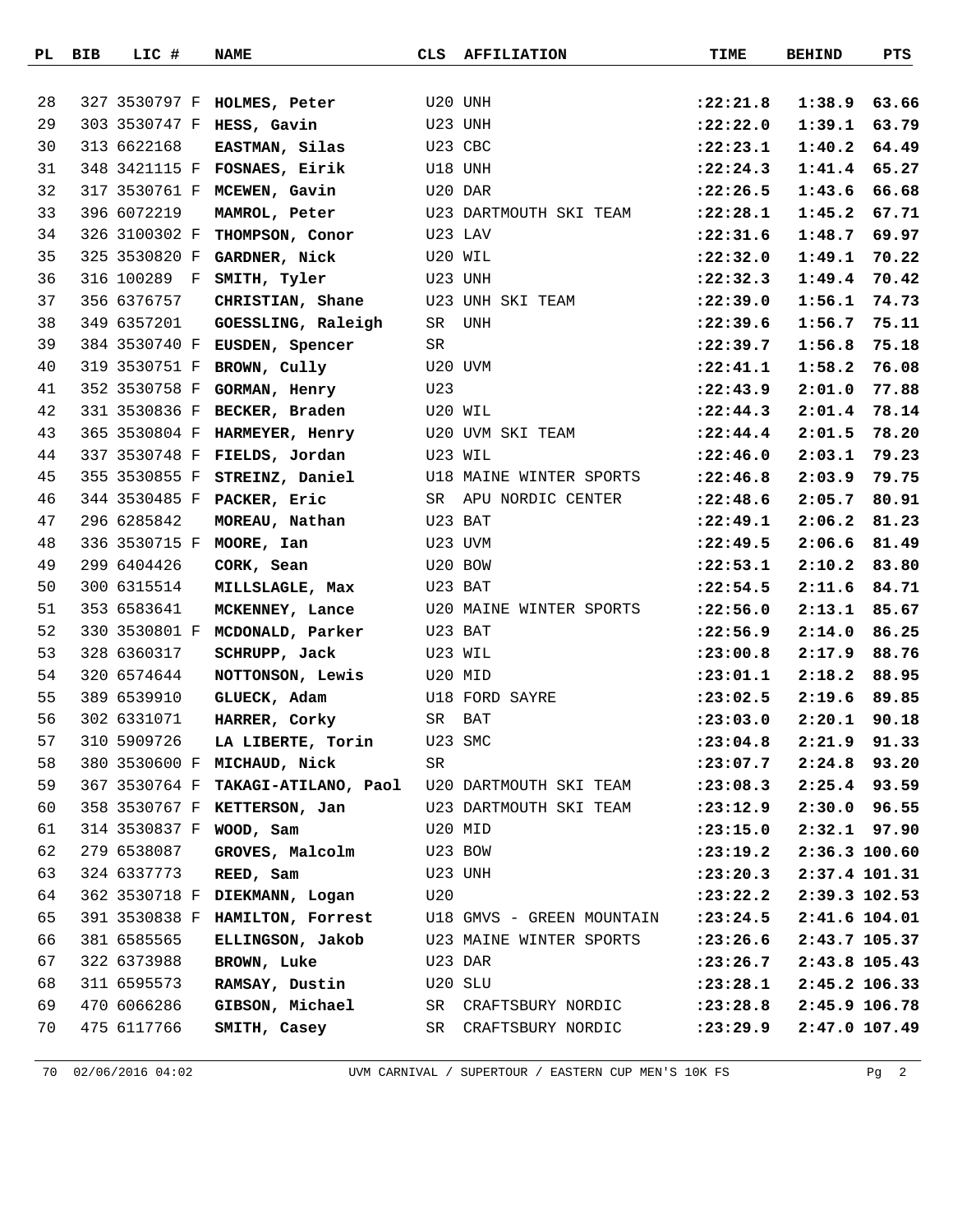|     | PL BIB | LIC #         | <b>NAME</b>                        | CLS | <b>AFFILIATION</b>           | TIME                   | <b>BEHIND</b> | PTS             |
|-----|--------|---------------|------------------------------------|-----|------------------------------|------------------------|---------------|-----------------|
|     |        |               |                                    |     |                              |                        |               |                 |
| 71  |        |               | 373 3530782 F LACHANCE, Max        |     | <b>U20 STRATTON MOUNTAIN</b> | : 23: 31.4             |               | 2:48.5 108.46   |
| 72  |        | 308 6061857   | ADICOFF, Jacob                     |     | U23 BOW                      | : 23: 31.6             |               | 2:48.7 108.58   |
| 73  |        | 382 6401380   | CARR, Evan                         |     | U20 WILLIAMS SKI TEAM        | : 23: 33.2             |               | 2:50.3 109.61   |
| 74  |        |               | 378 3530607 F NADLER, Andrew       |     | U23 DARTMOUTH SKI TEAM       | : 23: 33.4             |               | 2:50.5 109.74   |
| 75  |        | 361 6252261   | GORDON, Koby                       |     | U20 DARTMOUTH SKI TEAM       | : 23: 35.1             |               | 2:52.2 110.84   |
| 76  |        | 281 6386914   | ANDERSON, Soren                    |     | U23 HAR                      | : 23:37.0              |               | 2:54.1 112.06   |
| 77  |        | 292 6535163   | SINKLER, Sam                       |     | U23 CBC                      | : 23: 39.1             |               | 2:56.2 113.41   |
| 78  |        | 401 6443462   | KETCHEL, Elliot                    |     | U18 GMVS - GREEN MOUNTAIN    | : 23: 40.3             |               | 2:57.4 114.18   |
| 79  |        | 305 6384406   | VOLZ, Jacob                        |     | U20 MID                      | : 23: 41.3             |               | 2:58.4 114.83   |
| 80  |        | 293 6558341   | SCHMELZLE, Liam                    |     | U20 SMC                      | : 23: 42.6             |               | 2:59.7 115.66   |
| 81  |        | 390 6493690   | BEAN, Walker                       |     | U18 GMVS - GREEN MOUNTAIN    | : 23: 42.7             |               | 2:59.8 115.73   |
| 82  |        | 315 6466286   | HARRISON, Scott                    |     | U23 CBC                      | : 23: 43.3             |               | 3:00.4 116.12   |
| 83  |        | 478 5380308   | DREISSIGACKER, Ethan               | SR  | CRAFTSBURY NORDIC            | : 23: 45.6             |               | 3:02.7 117.60   |
| 84  |        | 486 6024756   | EVANS-BROWN, Sam                   | SR  |                              | : 23: 49.5             |               | 3:06.6 120.11   |
| 85  |        |               | 429 3530678 F VERMEER, Gordon      | SR  | CAMBRIDGE SPORTS UNION       | : 23: 50.1             |               | $3:07.2$ 120.49 |
| 86  |        | 301 6648302   | MEYER, Ian                         |     | U23 HAR                      | : 23: 50.2             |               | 3:07.3 120.56   |
| 86  |        | 369 3530783 F | HUSAIN, Kamran                     |     | U20 STRATTON MOUNTAIN        | : 23: 50.2             |               | 3:07.3 120.56   |
| 88  |        | 388 6646603   | RHATIGAN, William                  |     | U18 CAMBRIDGE SPORTS UNION   | : 23: 53.0             |               | 3:10.1 122.36   |
| 89  |        | 274 6469930   | MULSHINE, Liam                     |     | U20 HAR                      | : 23: 55.1             |               | 3:12.2 123.71   |
| 89  |        |               | 420 3530697 F HEGMAN, Peter        | SR  | CRAFTSBURY NORDIC            | : 23: 55.1             |               | 3:12.2 123.71   |
| 91  |        | 364 6386668   | WIGHT, Calvin                      |     | U23 COLBY NORDIC SKI TEAM    | : 23: 55.2             |               | 3:12.3 123.78   |
| 92  |        | 379 3530893 F | HARTMAN, Bryce                     |     | U18 NEW YORK SKI EDUCATION   | : 23: 56.4             |               | 3:13.5 124.55   |
| 93  |        | 386 6405678   | BATES, Calvin                      |     | U18 DUBLIN XC                | : 23:56.7              |               | 3:13.8 124.74   |
| 94  |        | 289 6350255   | LIPHART, Ian                       |     | U20 CBC                      | : 23: 57.2             |               | 3:14.3 125.06   |
| 95  |        |               | 376 3530778 F ELDER, Jack          |     | U20 DARTMOUTH SKI TEAM       | : 23: 57.6             |               | 3:14.7 125.32   |
| 96  |        | 441 6651256   | BARTLEY, Jason                     |     | U18 MAINE WINTER SPORTS      | : 23: 57.7             |               | 3:14.8 125.38   |
| 97  |        | 469 6206767   | TERKO, Adam                        | SR  | MANSFIELD NORDIC CLUB        | : 24:02.2              |               | 3:19.3 128.28   |
| 98  |        |               | 363 3530654 F RABON, Thomas        |     | U23 DARTMOUTH SKI TEAM       | : 24:02.8              |               | 3:19.9 128.67   |
| 99  |        | 282 6537050   | HYRNUK, Connor                     |     | U20 UMPI                     | : 24:07.3              |               | $3:24.4$ 131.56 |
| 100 |        | 460 4964532   | ENMAN, Eli                         |     | M2 NWVE                      | :24:09.0 3:26.1 132.66 |               |                 |
| 101 |        | 449 6647970   | SIEGEL, Andrew                     |     | U18 GOULD ACADEMY            | : 24:09.8              |               | 3:26.9 133.17   |
| 102 |        |               | 410 3530523 F DOUGLAS, Robert      | M5  |                              | : 24:11.0              |               | 3:28.1 133.94   |
| 103 |        |               | 393 3530896 F O'BRIEN JR, Christop |     | U18 BURKE MOUNTAIN ACADEMY   | : 24: 11.6             |               | 3:28.7 134.33   |
| 104 |        | 394 6639653   | MAHONEY, Gabriel                   |     | U20 WILLIAM SKI TEAM         | : 24:13.0              |               | 3:30.1 135.23   |
| 105 |        | 276 6485385   | DEETER, Aaron                      |     | U20 SMC                      | : 24:14.2              |               | 3:31.3 136.00   |
| 106 |        | 283 6212524   | SHEA, Devlin                       |     | U23 HAR                      | : 24:14.3              |               | 3:31.4 136.07   |
| 107 |        | 402 5847314   | HALVORSEN, Hans                    |     | U23 GMVS - GREEN MOUNTAIN    | : 24:14.4              |               | 3:31.5 136.13   |
| 108 |        | 370 6418212   | TUCKER, Jefferson                  |     | U23 CBC                      | : 24:15.5              |               | 3:32.6 136.84   |
| 109 |        | 297 3530745 F | WEINMAN, Evan                      |     | U23 MID                      | : 24:15.7              |               | 3:32.8 136.97   |
| 110 |        | 295 6376634   | ZABELL, Sam                        |     | U20 MID                      | : 24:16.7              |               | 3:33.8 137.61   |
| 111 |        | 273 6277400   | COSTLEY, Luke                      |     | U23 WIL                      | : 24: 17.8             |               | 3:34.9 138.32   |
| 112 |        | 404 3040108 F | POLLOCK, Mark                      | SR  |                              | : 24:24.5              |               | $3:41.6$ 142.63 |
| 113 |        | 383 6408055   | GOLDBERG, Zach                     |     | U23 DARTMOUTH SKI TEAM       | : 24:24.6              |               | $3:41.7$ 142.70 |
|     |        |               |                                    |     |                              |                        |               |                 |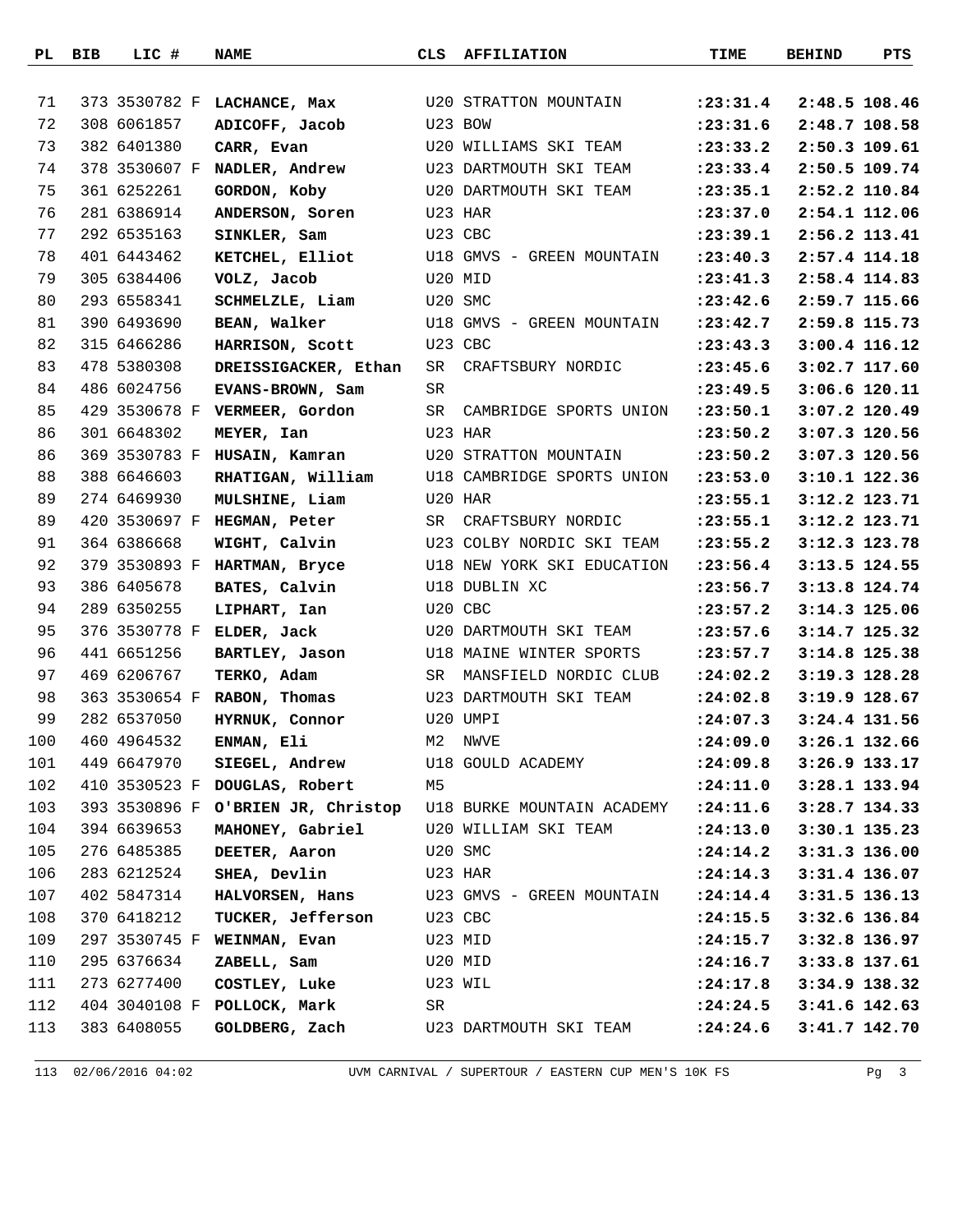|     | PL BIB | LIC #         | <b>NAME</b>                         | CLS     | <b>AFFILIATION</b>                           | TIME                      | <b>BEHIND</b>   | PTS           |
|-----|--------|---------------|-------------------------------------|---------|----------------------------------------------|---------------------------|-----------------|---------------|
|     |        |               |                                     |         |                                              |                           |                 |               |
| 114 |        | 275 6628724   | SHAHEEN, Samuel                     | U20 BOW |                                              | : 24:25.8                 | 3:42.9 143.47   |               |
| 115 |        | 374 3530842 F | BOSWELL, Russell                    |         | <b>U18 STRATTON MOUNTAIN</b>                 | : 24:26.6                 | 3:43.7 143.99   |               |
| 115 |        | 407 6464546   | EGGER, Andrew                       | U23 CBC |                                              | : 24:26.6                 | 3:43.7 143.99   |               |
| 117 |        | 272 3100278 F | FONTAINE, Hugo                      |         | SR LAV                                       | : 24:27.4                 | 3:44.5 144.50   |               |
| 118 |        | 271 6356374   | GRAY, Connor W                      |         | U23 BAT                                      | : 24:28.0                 | 3:45.1 144.89   |               |
| 119 | 415    |               | CUNNINGHAM, Timothy                 |         | U18 BOW                                      | : 24:29.5                 | $3:46.6$ 145.85 |               |
| 120 |        | 287 3100379 F | BIGUE-PARE, Alexandr                |         | U23 LAV                                      | : 24:29.6                 |                 | 3:46.7 145.92 |
| 121 |        | 403 3530843 F | MOONEY, Scott                       |         | U18 CAMBRIDGE SPORTS UNION                   | : 24:31.3                 | 3:48.4 147.01   |               |
| 122 |        | 412 6648849   | HOFFERT, Henry                      |         | U18 CRAFTSBURY NORDIC                        | : 24:37.7                 | 3:54.8 151.13   |               |
| 123 |        | 387 6388875   | HAIG, William                       |         | U18 STRATTON MOUNTAIN                        | : 24:38.9                 | 3:56.0 151.90   |               |
| 124 |        | 430 6414631   | HARRINGTON, Joshua                  |         | U23 WIL                                      | : 24: 40.0                | 3:57.1 152.61   |               |
| 125 |        | 286 6418191   | ROSKO, Wade                         | U20 BAT |                                              | : 24: 40.6                | 3:57.7 153.00   |               |
| 126 |        | 405 6623869   | HALL, Jackson                       |         | U23 COLBY NORDIC SKI TEAM                    | : 24:45.0                 | 4:02.1 155.83   |               |
| 127 |        | 392 6540510   | MCDONNELL, Royal                    |         | U18 NEW YORK SKI EDUCATION                   | :24:45.8                  | 4:02.9 156.34   |               |
| 128 |        | 375 3530675 F | MERRENS, Sam                        |         | U23 DARTMOUTH SKI TEAM                       | : 24: 47.2                | 4:04.3 157.25   |               |
| 129 |        | 440 6651417   | CLARKE, Caleb                       |         | U18 GOULD ACADEMY                            | : 24:48.9                 | 4:06.0 158.34   |               |
| 130 |        | 400 6600120   | MCGREW, Henry                       |         | U18 NEW YORK SKI EDUCATION                   | : 24:50.6                 | $4:07.7$ 159.43 |               |
| 131 |        | 318 6357294   | CURRY, Kyle                         | U23 SLU |                                              | : 24:50.8                 | 4:07.9 159.56   |               |
| 132 |        | 304 6530437 F | MARSHALL, Phillip                   | U23 SLU |                                              | : 24:53.2                 | 4:10.3 161.11   |               |
| 133 |        | 372 3530514 F | HOLLAND, Morgan                     |         | U23 ST. LAWRENCE UNIV.                       | : 24:53.4                 | 4:10.5 161.24   |               |
| 134 |        | 306 6435151   | CASTREN, Ruben                      |         | U20 SLU                                      | : 24:53.8                 | 4:10.9 161.49   |               |
| 135 |        | 399 6600203   | WENTWORTH, Marcus                   |         | U18 GOULD ACADEMY                            | : 24:55.4                 | 4:12.5 162.52   |               |
| 136 |        | 437 6658960   | WATSON, Orion                       | U20     |                                              | : 24:57.2                 | 4:14.3 163.68   |               |
| 137 |        | 439 6650101   | LINDAHL, Erik                       |         | U18 FORD SAYRE                               | : 25:00.6                 | 4:17.7 165.87   |               |
| 138 |        | 406 6054514   | BRODERICK, Patrick                  |         | U18 NEW YORK SKI EDUCATION                   | : 25:00.9                 | 4:18.0 166.06   |               |
| 139 |        | 408 6579840   | WILKERSON, Nicholas                 |         | U18 FROST MOUNTAIN NORDIC                    | : 25:01.5                 | 4:18.6 166.45   |               |
| 140 |        | 422 6661173   | HALL, Carter                        |         | U20 BURKE MOUNTAIN ACADEMY                   | : 25:01.8                 | 4:18.9 166.64   |               |
| 141 |        | 409 6646839   | COLT, Henry                         |         | U23 BATES NORDIC                             | : 25:03.4                 | 4:20.5 167.67   |               |
| 142 |        | 418 3530642 F | <b>BIGELOW, Magnus</b>              |         | U23 DARTMOUTH SKI TEAM                       | : 25:04.1                 | 4:21.2 168.12   |               |
| 143 |        | 435 6540071   | HANSON, Anders                      |         | U18 CRAFTSBURY NORDIC                        | $: 25:04.5$ 4:21.6 168.38 |                 |               |
| 144 |        | 294 6433328   | GREEN, Connor U20 HAR               |         |                                              | : 25:04.8                 | 4:21.9 168.57   |               |
| 145 |        | 447 6107015   |                                     |         | LAWLOR, Matthew U18 CRAFTSBURY NORDIC        | : 25:08.8                 | 4:25.9 171.15   |               |
| 146 |        | 277 6628108   | REGAN, Cam                          | U23 CBC |                                              | :25:11.9                  | 4:29.0 173.14   |               |
| 147 |        | 395 5917915   |                                     |         | HETTENBAUGH, Jason A M2 ROCHESTER NORDIC     | :25:14.9                  | 4:32.0 175.07   |               |
| 148 |        | 424 6525967   | YOUNG, Ryan                         |         | U18 ROCHESTER NORDIC                         | : 25:16.7                 | 4:33.8 176.23   |               |
| 149 |        |               | 285 100409 F DOYLE, Matthew U20 SMC |         |                                              | : 25: 17.3                | 4:34.4 176.62   |               |
| 150 |        | 307 3530725 F | SWOMLEY, Calvin U23 SLU             |         |                                              | : 25: 17.8                | 4:34.9 176.94   |               |
| 151 |        | 451 6649201   |                                     |         | COBB, Charlie U18 MANSFIELD NORDIC CLUB      | : 25: 19.7                | 4:36.8 178.16   |               |
| 152 |        | 432 6643941   |                                     |         | STREINZ, Caleb U18 MAINE WINTER SPORTS       | : 25: 21.1                | 4:38.2 179.07   |               |
| 153 |        | 278 6622187   | YOUNG, Matthew U20 SLU              |         |                                              | : 25: 25.5                | 4:42.6 181.90   |               |
| 154 |        | 377 6559911   | ALLEN, Ben                          |         | U23 UNH SKI TEAM                             | : 25: 28.2                | 4:45.3 183.64   |               |
| 155 |        | 443 6650372   |                                     |         | <b>CULNANE, Ian</b> U20 BERKSHIRE NORDIC SKI | : 25: 28.8                | 4:45.9 184.02   |               |
| 156 |        | 434 6647040   |                                     |         | PALUSZEK, John Henry U18 VERMONT ACADEMY SKI | : 25: 37.3                | 4:54.4 189.49   |               |
|     |        |               |                                     |         |                                              |                           |                 |               |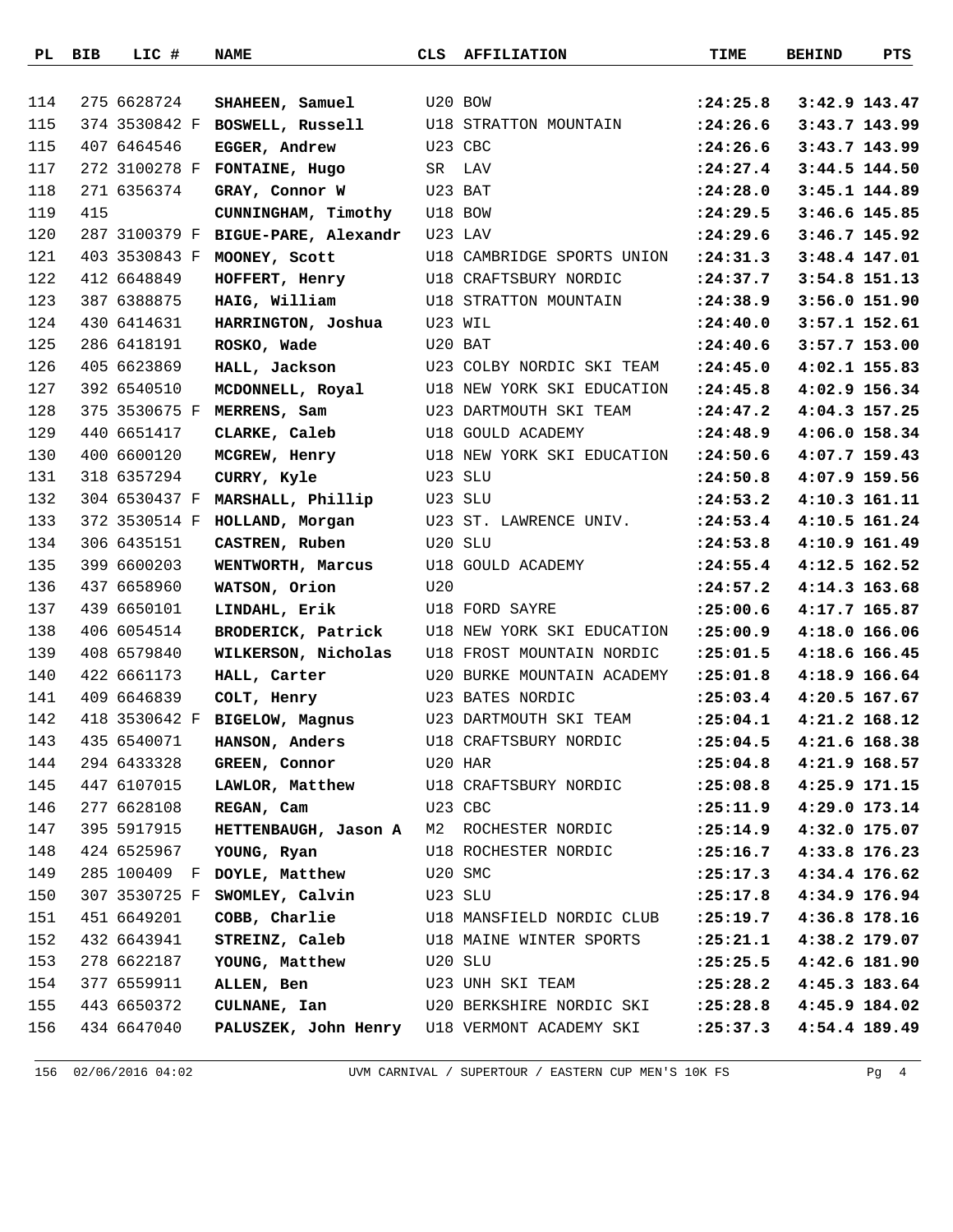|     | PL BIB | LIC #       | <b>NAME</b>                         | CLS     | <b>AFFILIATION</b>                        | TIME                      | <b>BEHIND</b>   | PTS           |
|-----|--------|-------------|-------------------------------------|---------|-------------------------------------------|---------------------------|-----------------|---------------|
|     |        |             |                                     |         |                                           |                           |                 |               |
| 157 |        | 397 6554390 | SOLOW, Will                         |         | U18 MANSFIELD NORDIC CLUB                 | : 25: 39.3                | 4:56.4 190.78   |               |
| 158 |        | 398 6521549 | SAPP, Everett                       |         | U18 NEW YORK SKI EDUCATION                | : 25: 45.6                |                 | 5:02.7 194.83 |
| 159 |        | 444 6376920 | WISEMAN, Matthew                    |         | U18 BERKSHIRE NORDIC SKI                  | : 25:54.1                 | 5:11.2 200.31   |               |
| 160 |        | 426 6645958 | BASSETTE, Matthew                   |         | U18 WOODSTOCK NORDIC                      | : 25:55.0                 |                 | 5:12.1 200.89 |
| 161 |        | 411 6464024 | FOREST, Gabe                        |         | U20 COLBY NORDIC SKI TEAM                 | : 25: 55.8                | 5:12.9 201.40   |               |
| 161 |        | 414 6411859 | LUMLEY, Jamie                       |         | U20 VERMONT ACADEMY SKI                   | : 25:55.8                 |                 | 5:12.9 201.40 |
| 161 |        | 416 6632350 | POSCH, August                       |         | U20 BOWDOIN COLLEGE SKI                   | : 25:55.8                 |                 | 5:12.9 201.40 |
| 164 |        | 467 5679907 | GRAVES, Neal                        | M1      | STOWE NORDIC CLUB                         | : 25: 57.1                | 5:14.2 202.24   |               |
| 165 |        | 473 6667244 | SAKALOWSKY, John                    | M3      | CAMBRIDGE SPORTS UNION                    | : 26:01.3                 | 5:18.4 204.94   |               |
| 166 |        | 448 6650216 | JAMPEL, Jacob                       |         | U18 CAMBRIDGE SPORTS UNION                | : 26:07.1                 | 5:24.2 208.67   |               |
| 167 |        | 445 6646508 | RAVENELLE, Brad                     |         | U18 MAINE WINTER SPORTS                   | : 26: 13.2                |                 | 5:30.3 212.60 |
| 168 |        | 468 5975719 | BURNHAM, Chris                      | SR      | CAMBRIDGE SPORTS UNION                    | : 26:14.0                 |                 | 5:31.1 213.11 |
| 169 |        | 433 6651217 | MEYERSON, Jacob                     |         | U20 HARVARD SKI TEAM                      | : 26: 21.4                | 5:38.5 217.88   |               |
| 170 |        | 427 6649944 | CHRISTNER, Cade                     | U18     |                                           | : 26: 21.7                | 5:38.8 218.07   |               |
| 171 |        | 421 6668423 | PERKINS, Nathaniel                  |         | U18 PROCTOR ACADEMY SKI                   | :26:22.0                  | 5:39.1 218.26   |               |
| 172 |        | 477 6677120 | HEKELER, Philip                     |         | U18 CRAFTSBURY NORDIC                     | : 26:29.6                 | 5:46.7 223.16   |               |
| 173 |        | 436 6651833 | FRIED, Jordan                       |         | U20 CAMBRIDGE SPORTS UNION                | : 26:33.0                 | 5:50.1 225.34   |               |
| 174 |        | 417 6651792 | WILSON, Peter                       |         | U18 WOODSTOCK NORDIC                      | : 26: 42.3                |                 | 5:59.4 231.33 |
| 175 |        | 456 6248326 | SEIVWRIGHT, Will                    |         | U18 STOWE NORDIC CLUB                     | : 26: 43.3                | 6:00.4 231.97   |               |
| 176 |        | 431 6550172 | BOUDREAU-GOLFMAN, Da                |         | U18 BURKE MOUNTAIN ACADEMY                | : 26: 43.9                | $6:01.0$ 232.36 |               |
| 177 |        | 480 9999999 | PREMOZE, Simon                      | M3      |                                           | : 26: 44.9                | $6:02.0$ 233.00 |               |
| 178 |        | 442 6649150 | MORSE, Jacob                        |         | U18 CRAFTSBURY NORDIC                     | : 26: 45.0                | 6:02.1 233.07   |               |
| 179 |        | 484 6003222 | UNGER, Peter                        | U20     |                                           | : 26: 45.8                | 6:02.9 233.58   |               |
| 180 |        | 446 6645475 | BOLDUC, Damian                      | М2      | NWVE                                      | : 26: 47.1                | $6:04.2$ 234.42 |               |
| 181 |        | 459 6678362 | WRIGHT, Willy                       |         | U18 MOUNTAIN TOP NORDIC                   | : 26:58.2                 | 6:15.3 241.56   |               |
| 182 |        | 483 6642993 | CROFT, Grant                        |         | U18 FORD SAYRE                            | :27:01.7                  | 6:18.8 243.82   |               |
| 182 |        | 485 E629227 | VOIGT, George                       |         | U23 COLBY NORDIC SKI TEAM                 | : 27:01.7                 | 6:18.8 243.82   |               |
| 184 |        | 425 6648017 | HARDIN, Jackson                     |         | U18 CAMBRIDGE SPORTS UNION                | : 27:04.2                 | 6:21.3 245.43   |               |
| 185 |        | 476 6607254 | BEAN, Chris                         | M5      | ONION RIVER NORDIC SKI                    | : 27:06.3                 | 6:23.4 246.78   |               |
| 186 |        | 487 6195552 | VALPEY, Suder                       |         | U18 GUNSTOCK NORDIC                       | $: 27:12.7$ 6:29.8 250.90 |                 |               |
| 187 |        | 290 6641587 | PUTNAM, Cody                        | U23 SMC |                                           | : 27: 15.3                | 6:32.4 252.57   |               |
| 188 |        | 465 6652005 | <b>JANSON, Tim</b>                  |         | SR MANSFIELD NORDIC CLUB                  | : 27: 21.6                | 6:38.7 256.63   |               |
| 189 |        | 419 6643660 | WARNER, Alexander                   | U18     |                                           | : 27: 23.9                | 6:41.0 258.11   |               |
| 190 |        | 423 6651267 | WEED, Toby                          |         | U18 NORTHFIELD MOUNT                      | : 27:34.0                 | 6:51.1 264.61   |               |
| 191 |        | 463 4575031 | JOHNSTON, David                     | M7      |                                           | $: 27:34.6$ 6:51.7 264.99 |                 |               |
| 192 |        | 428 6634970 |                                     |         | ECKSTEIN, Noah U18 CRAFTSBURY NORDIC      | : 27:34.9                 | 6:52.0 265.19   |               |
| 193 |        | 452 6642739 | SILVER-VAN METER, Ma U18 FORD SAYRE |         |                                           | : 27:38.2                 | 6:55.3 267.31   |               |
| 194 |        | 455 6643928 | WEROWINSKI, George-h U18 DUBLIN XC  |         |                                           | : 27: 51.6                | 7:08.7 275.94   |               |
| 195 |        | 482 6679630 | WILKES, James                       | U18     |                                           | : 27: 57.5                | 7:14.6 279.73   |               |
| 196 |        | 453 6648873 |                                     |         | LONGENBACH, Ben U18 MANSFIELD NORDIC CLUB | : 28:09.5                 | 7:26.6 287.46   |               |
| 197 |        | 461 6641653 | FEIST, Frank                        |         | M4 CAMBRIDGE SPORTS UNION                 | : 28: 15.6                | 7:32.7 291.38   |               |
| 198 |        | 472 6502480 |                                     |         | JOHNSON, Leif SR CRAFTSBURY NORDIC        | :28:49.9                  | 8:07.0 313.46   |               |
| 199 |        | 291 6644679 | MARSHALL, Ian                       |         | U20 UMPI                                  | : 29:00.7                 | 8:17.8 320.41   |               |
|     |        |             |                                     |         |                                           |                           |                 |               |